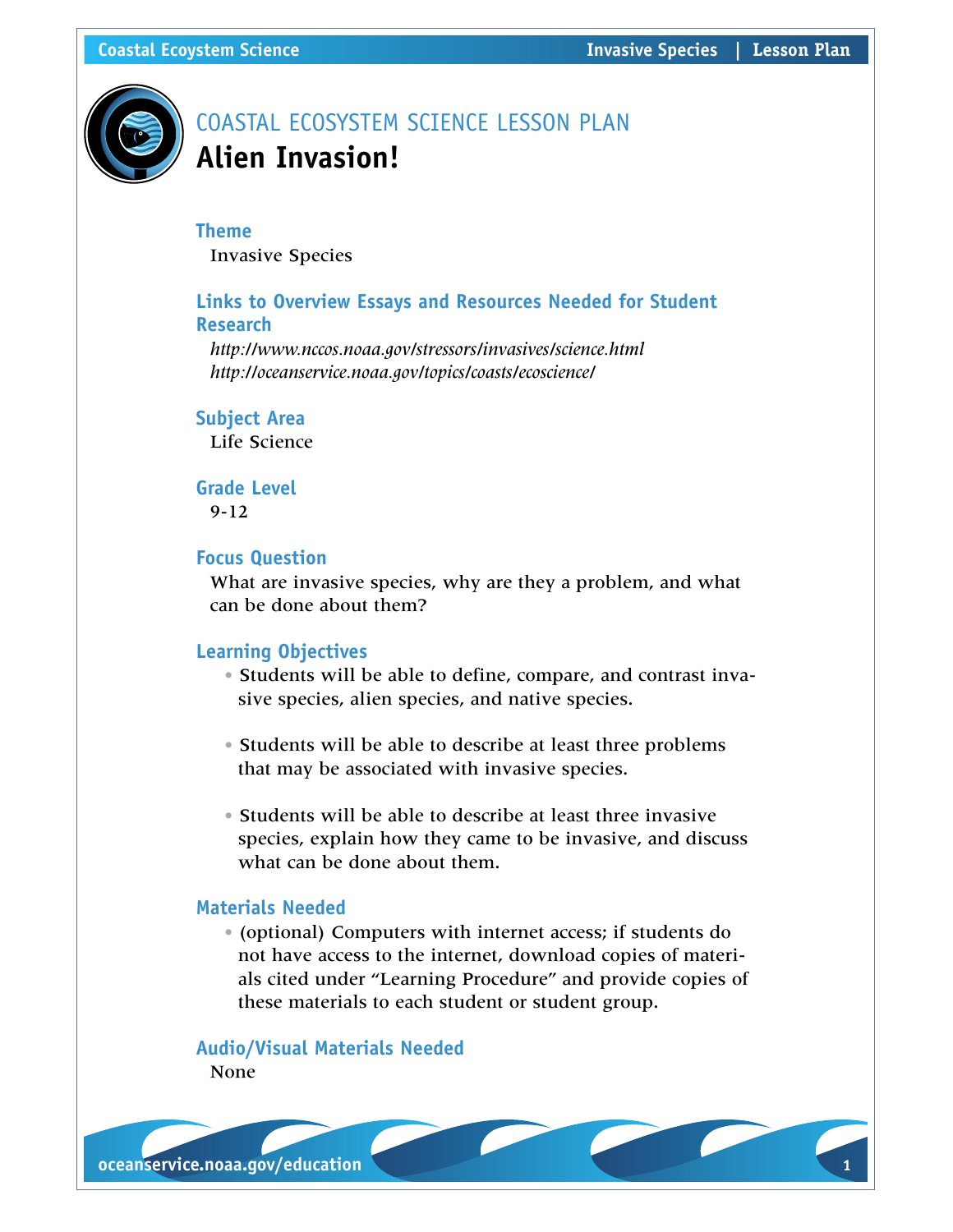#### **Teaching Time**

One or two 45-minute class periods, plus time for student research

# **Seating Arrangement**

Classroom style or groups of two students

# **Maximum Number of Students**

45

# **Key Words**

Invasive species Alien species Native species Vector

#### **Background Information**

**What is an "invasive species?" —** A species in an ecosystem is considered to be invasive when it is not native (alien) to the ecosystem and causes economic and/or environmental harm, or poses a threat to human health. All types of living organisms (plants, animals, bacteria, etc.) can be invasive.

# **How do invasive species invade in the first place? —**

Human activities are the most common means through which alien species are introduced into ecosystems. Even when these species survive, they are not considered invasive unless they cause the type of harm described above. But if an ecosystem does not contain species that are able to control the population of an introduced species, the alien species may become invasive as it reproduces and disperses.

Some alien species have been deliberately introduced through expanded global trade, harvesting exotic marine species for the aquarium industry, and use of non-native species in agriculture and pest control. Kudzu was originally imported from the Orient as an ornamental plant and was widely used for erosion control. But in the absence of natural controls, the alien plant became invasive as it spread and overgrew native plants. The Gypsy moth was imported in the late 1860's from France in an attempt to establish a silk industry in Massachusetts. The moths escaped and are now a major threat to U.S. for-

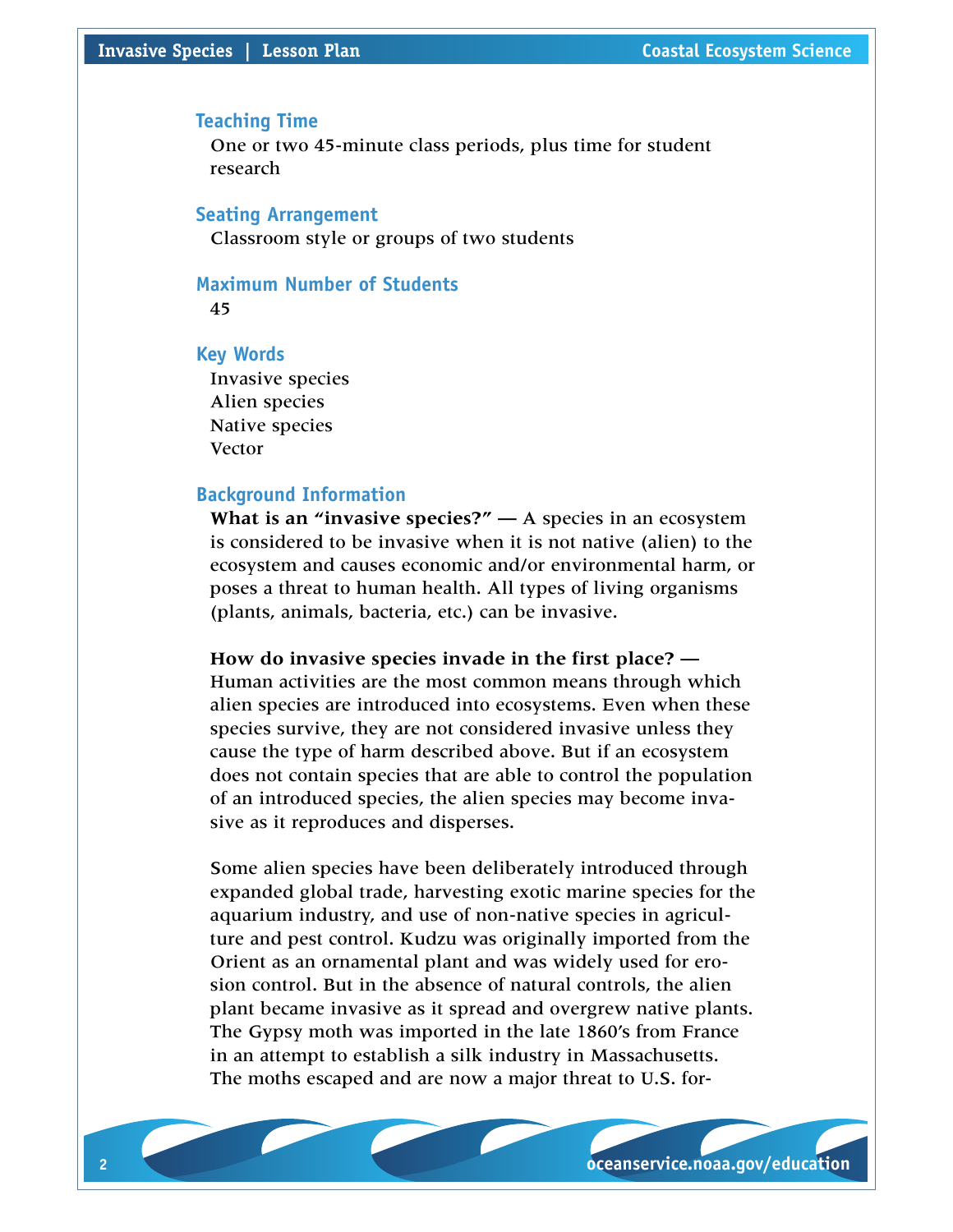ests. Other introductions are accidental. Fruit smugglers have inadvertently caused many outbreaks of the Mediterranean Fruit Fly (medfly), one of the world's most destructive fruit pests. Medfly larvae are able to develop and feed on fruits of many economically important trees and vegetables, including citrus, peach, pear, and apple. Larvae feed on the fruit pulp and eventually reduce the entire fruit to a juicy inedible mess. The zebra mussel is a well-known example of an invasive species introduced in the ballast water of ocean-going ships. Infestations of these mussels can clog water treatment and intake systems, interfering with many industrial activities, docks and boat engines. Wooden shipping containers may contain insects and plant diseases and were probably responsible for introduction of the wood-boring Asian Long-horned Beetle into the United States. Larvae of these beetles bore large tunnels that disrupt the flow of water and food materials within the tree. Eventually the tree literally falls apart and dies.

There is a similar variety of pathways through which invasive species are spread from the site at which they are introduced. Natural pathways include water, wind, and other species. Wind is particularly significant in dispersing many plant diseases. Biological pathways are called vectors. For example, birds that eat the fruit of alien plants may carry the seeds over long distances before expelling the seeds in their feces. Similarly, cattle are vectors that disperse Tropical Soda Apple seeds. The weed spreads rapidly when cattle are sold from an infested region and transported to uninfested areas.

Human beings may be vectors as well. Female Gypsy moths, for example, lay their egg masses on cars, recreational vehicles, and other surfaces. If humans carry an egg mass into an uninfested area, a new infestation is started. Since the moths cannot fly, human activity can greatly increase the rate at which the moths disperse. In fact, it is estimated that the Gypsy moth invades an additional 15,600 square miles each year (three times the area of Connecticut). Boats and boat trailers have played a large part in the rapid spread of Giant Salvina, a water fern from southeastern Brazil that crowds out native water plants, depletes dissolved oxygen in the water, interferes with migrating birds, and clogs water intakes of irrigation system and electrical generators.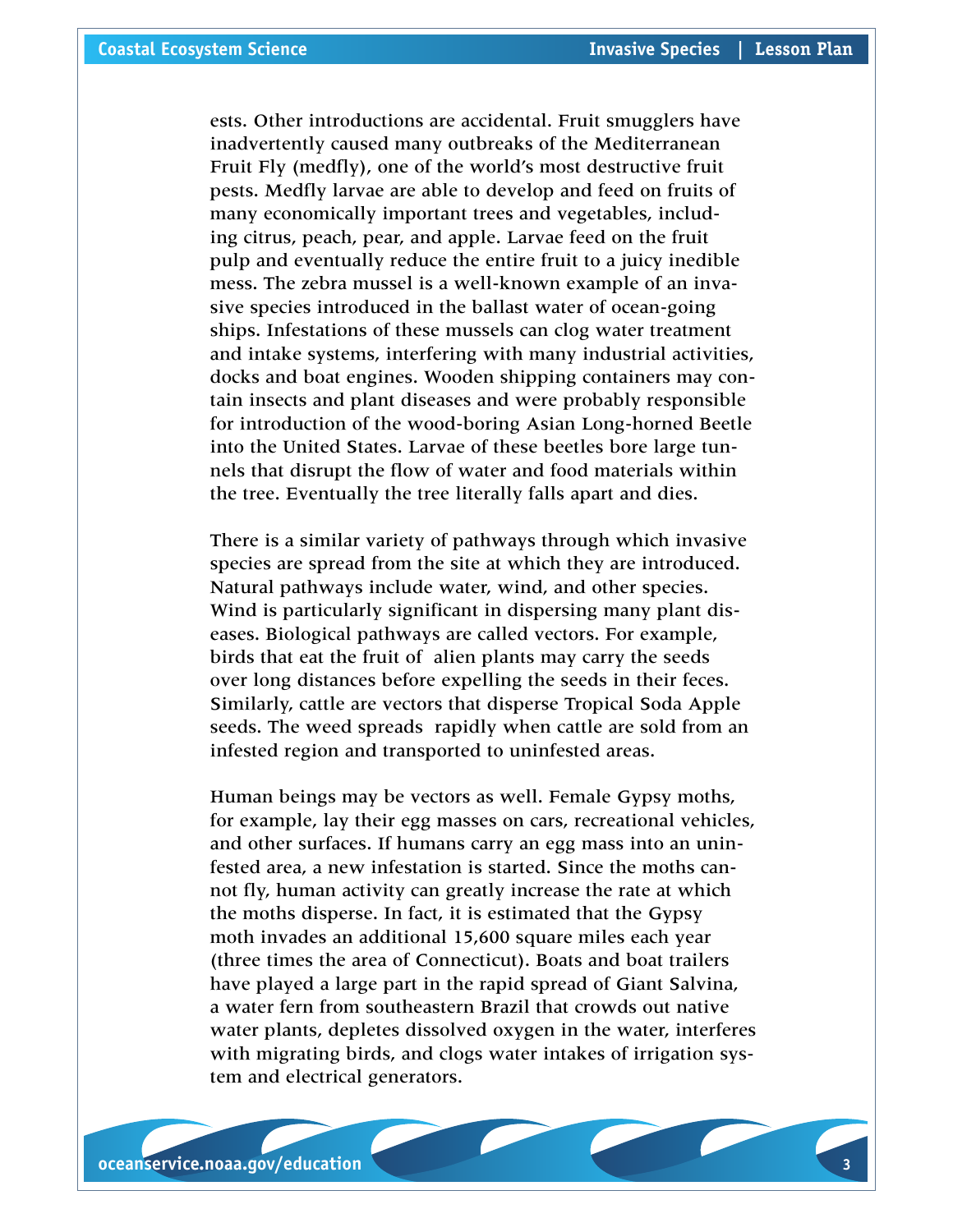**So, some new species come to visit; what's the big deal? —**  Invasive species can damage native species, change the native community structure, and can create serious economic problems. Invasive species threaten nearly half of the species currently protected under the Endangered Species Act. A single outbreak of medfly may cost millions of dollars to eradicate. Approximately 50,000 exotic species already are known to exist in the U.S., and this number is increasing. The costs of environmental damage, economic losses, and control measures for invasive species average \$138 billion per year, more than all other natural disasters combined.

**What can be done about invasive species? —** Prevention, early detection and eradication are key strategies for dealing with invasive species. If there had been a response when the Gypsy moth escape was first reported, the moth might never have become established.

Port inspectors from the U.S. Department of Agriculture and Department of the Interior are responsible for detecting illegal importations of fruit, vegetables, animal products, fish and wildlife. Public education is also a vital part of prevention, and there are a variety of things that individuals can do to prevent inadvertent introductions. Homeowners can avoid purchasing invasive landscaping plants, and can replace invasive garden plants with non-invasive alternatives. Aquarium keepers can avoid introducing exotic fish and other aquatic species into local water bodies. Owners of exotic pets should remember that these pets may become invasive if they escape or are released. Boaters should clean boat and trailers thoroughly before transporting them to a different body of water. Hikers should clean their boots to get rid of weed seeds and pathogens which may have become attached.

The National Centers for Coastal Ocean Science of the National Ocean Service is developing a pilot early warning system that is intended to provide a way to detect aquatic invasive species before they become well-established. This project is initially focused on Hawaii's marine and estuarine coastal areas. An internet-accessible database of native coastal species will help marina operators, boaters, and other cooperating groups recognize unusual species that they may encounter. These encounters will be reported to resource managers for further investigation.

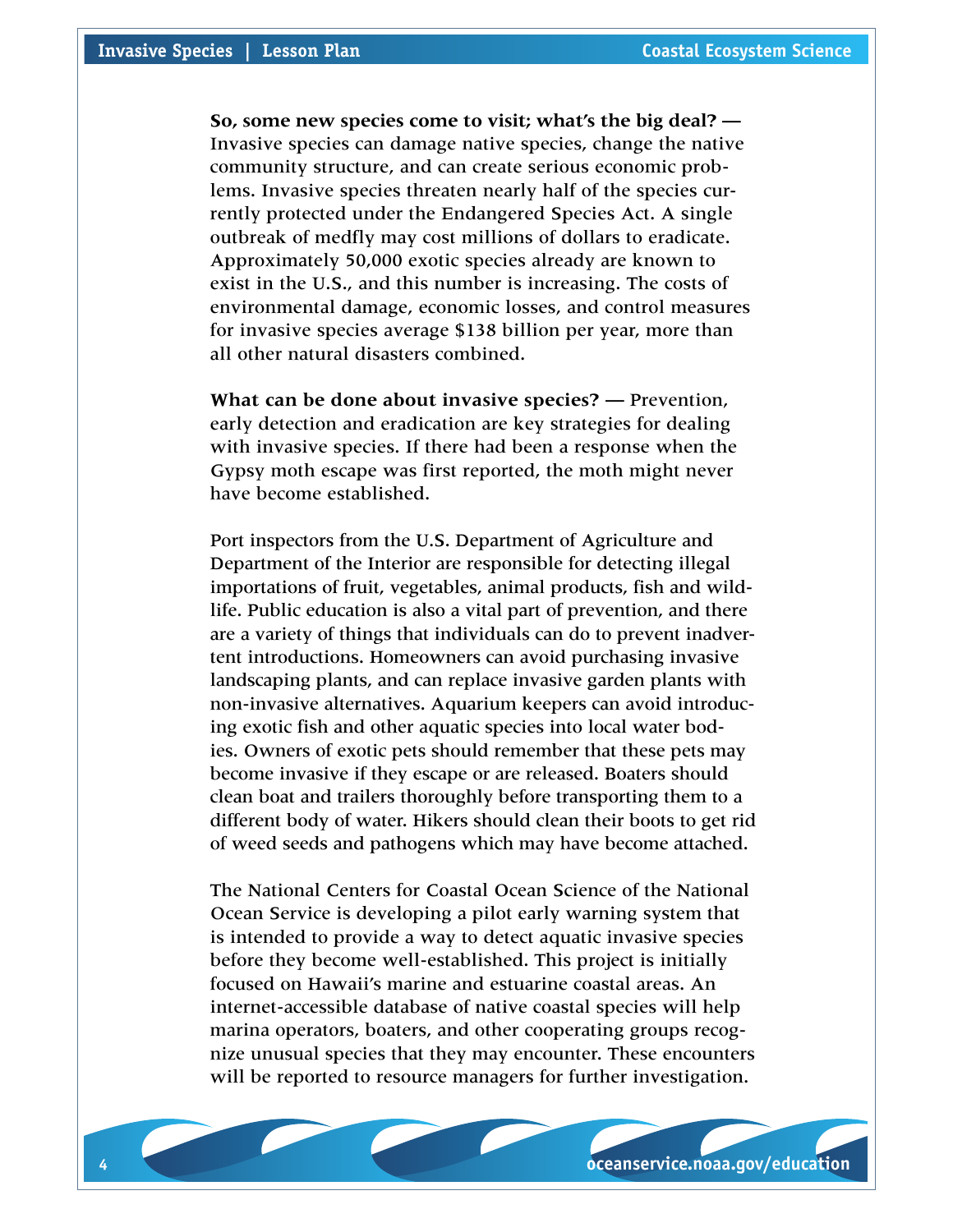Eradication may involve:

- Mechanical Controls;
- Cultural Controls;
- Biological Controls; or
- Chemical Controls

Mechanical controls include the use of heavy equipment, power and hand tools, draught animals, prescribed fire, explosives, or manual removal. Cultural controls involve educating people and encouraging actions that minimize the spread of invasive species. Biological controls include the use of natural enemies such as insects or pathogens that attack invasive species and limit their growth or reproduction. Another biological control strategy for invasive plants is to encourage succession (the normal process in which dominant plant species change as an ecosystem matures), so that development of native evergreen conifers and/or hardwoods shades plants underneath and suppresses or eliminates shade-intolerant exotic species. Chemical controls include manipulation of water or soil chemistry to favor growth of native species, as well as pesticides and herbicides. The latter chemicals are generally only used as a last resort since they often affect desirable species as well as invasive ones.

The purpose of this activity is to introduce students to typical causes and impacts of invasive species, as well as sources of information on these species and appropriate remedial actions.

#### **Learning Procedure**

# 1.

Briefly review the broad concept of invasive species. Be sure students understand the conditions under which an organism typically becomes invasive and are able to differentiate between native species (species that are a natural part of an ecosystem), alien species (species that are not native), and invasive species (alien species that are harmful to native species or humans).

# 2.

Tell students that they are to prepare a written case study on an invasive aquatic species. Their reports should include the native location of the species, how it was introduced to an eco-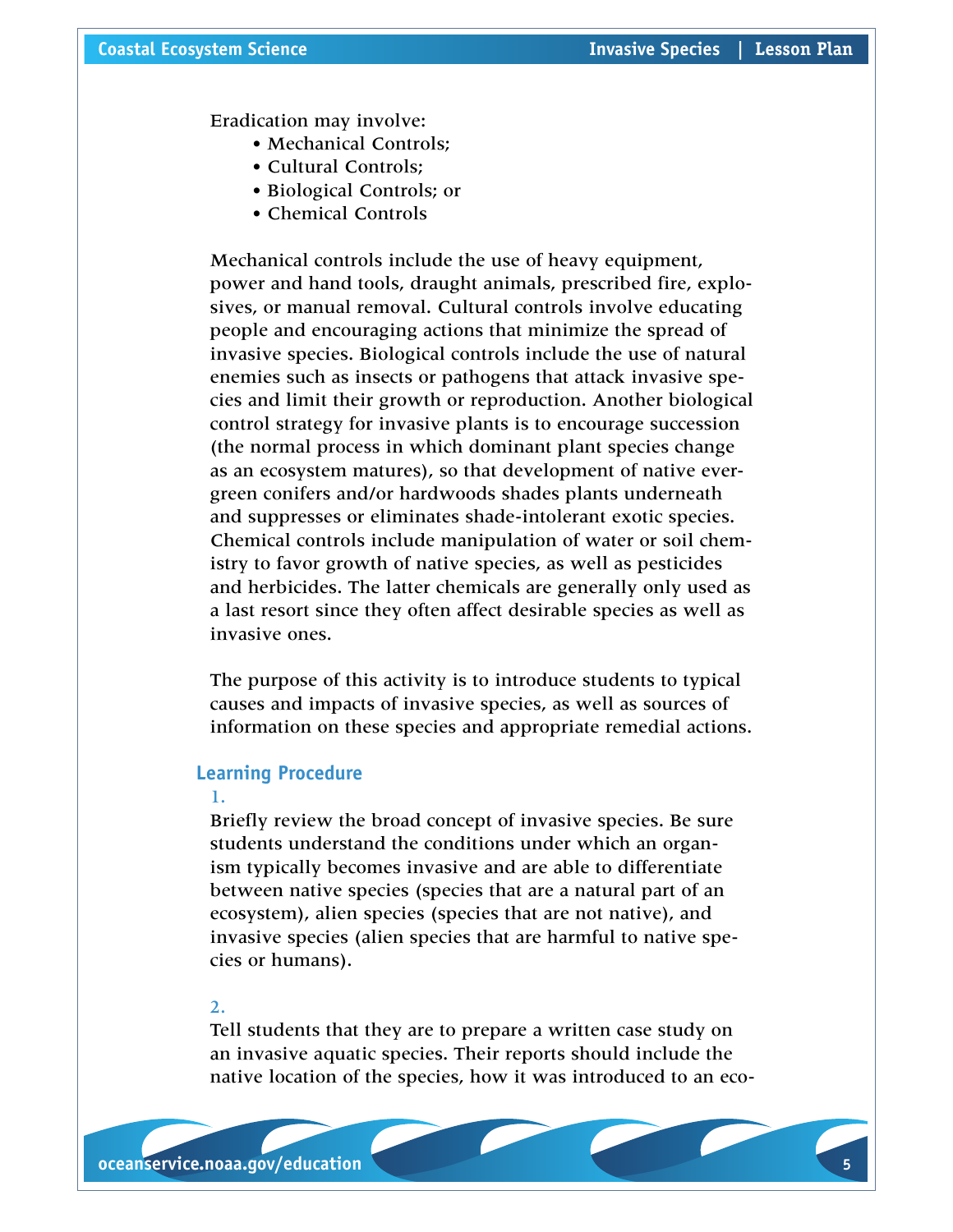# **Invasive Species | Lesson Plan** *<b>Coastal Ecosystem Science* **Coastal Ecosystem Science**

system, where it became invasive, what impacts are associated with the invasive species, and what control measures are possible. Assign one of the following species to each student or student group:

**Protista** Whirling Disease (*Myxobolus cerebralis*)

**Algae**

Mediterranean Clone of Caulerpa (*Caulerpa taxifolia*)

# **Seed Plants**

Brazilian Waterweed (*Egeria densa*) Common Reed (*Phragmites australis*) Eurasian Water-milfoil (*Myriophyllum spicatum*) Giant Hogweed (*Heracleum mantegazzianum*) Giant Reed (*Arundo donax*) Giant Salvinia (*Salvinia molesta*) Hydrilla (*Hydrilla verticillata*) Melaleuca (*Melaleuca quinquenervia*) Purple Loosestrife (*Lythrum salicaria*) Water Chestnut (*Trapa natans*) Water Hyacinth (*Eichhornia crassipes*)

# **Invertebrates**

European Green Crab (*Carcinus maenas*) Zebra Mussel (*Dreissena polymorpha*)

# **Fishes**

Alewife (*Alosa pseudoharengus*) Asian Swamp Eel (*Monopterus albus*) Eurasian Ruffe (*Gymnocephalus cernuus*) Lionfish (*Pterois volitans*) Northern Snakehead (*Channa argus*) Sea Lamprey (*Petromyzon marinus*)

**Amphibians** North American Bullfrog (*Rana catesbeiana*)

**Mammals** Nutria (*Myocastor coypus*)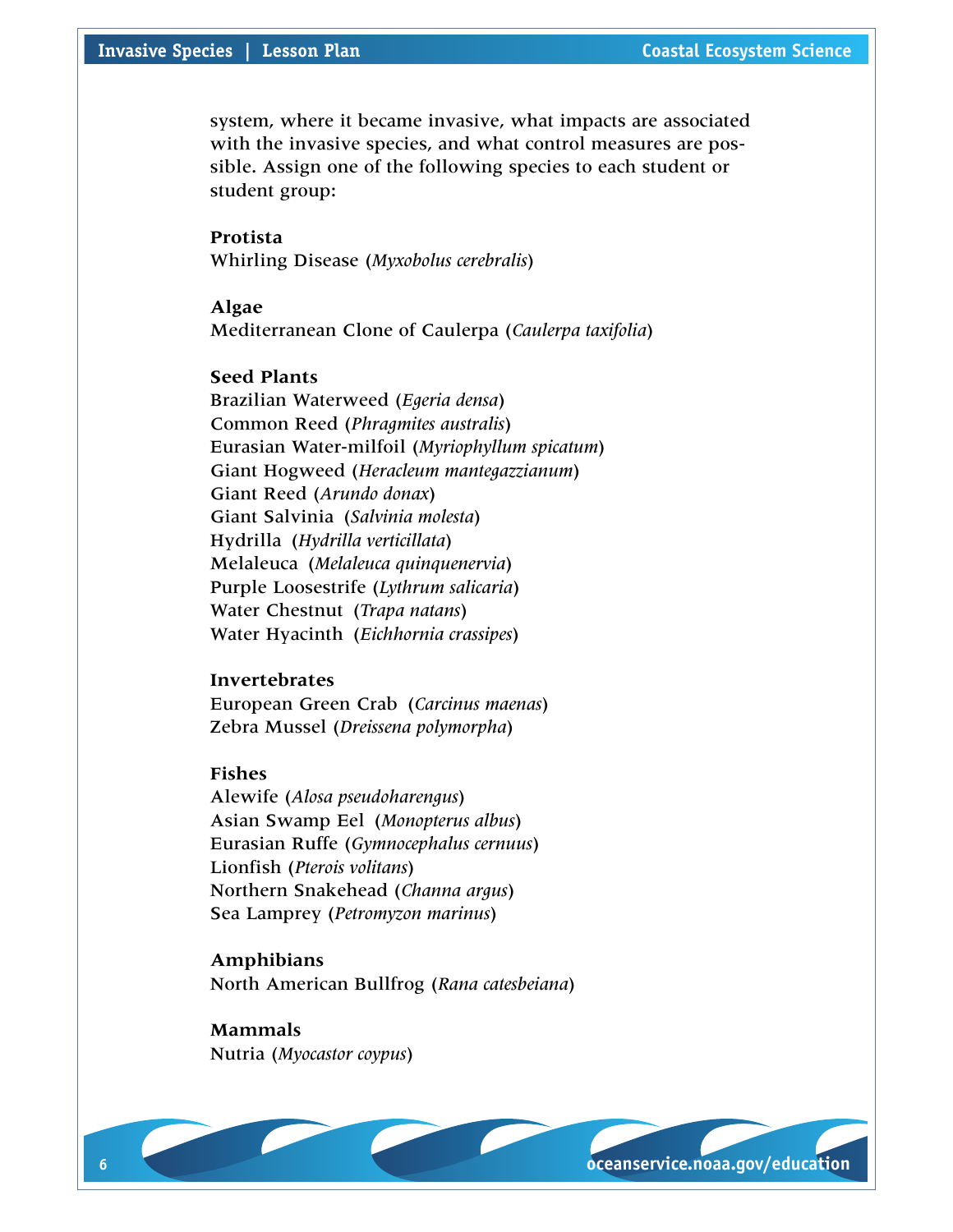#### 3.

Have students present their research results orally, and lead a discussion to summarize means of introduction, typical environmental, economic, and/or social impacts, and potential control measures. The following points should be included in these presentations:

# **Whirling Disease** (*Myxobolus cerebralis*)

*Native Location and Introduction* – Endemic to salmonid fishes (e.g., salmon, trout) in Europe; inadvertently introduced to the eastern U.S. in 1955 via shipments of frozen trout containing spores of *M. cerebralis.*

*Impacts* – Whirling disease is a potentially fatal condition affecting trout that is caused by a microscopic amoeba. This parasite has a two-host life cycle involving trout and a common bottom-dwelling tubifex worm. When an infected trout dies, large numbers of spores are released. When the spores are eaten by the tubifex worm, they incubate within the worm's gut and rapidly multiply. When released from the worm, the spores can attach to the bodies of vulnerable fish species. Fishes may also become infected by eating infected worms. The parasite attacks the soft cartilage in young fishes, causing nerve damage, skeletal deformities, and possibly death. Nerve damage and skeletal deformities cause some infected fish to exhibit a "whirling" motion when swimming. Once a fish reaches three to four inches in length, cartilage forms into bone and the fish is no longer susceptible to effects from whirling disease. These fish, however, are still carriers of the parasite. The spore stage of the parasite is extremely durable and is easily spread. Fish transfers have probably been responsible for dispersing whirling disease to many of the states in which it has been detected. Whirling disease has been linked to major declines in several Rocky Mountain fisheries.

*Control* – Control measures emphasize inspection of fish hatcheries to detect the disease. Because mud may contain tubifex worms, public education programs remind boaters to wash mud from fishing equipment and to drain water from boats and coolers before moving from one water body to another. Fishermen are cautioned to avoid disposing of fish entrails in natural water bodies; and to avoid transporting fish and aquatic plants from one body of water to another.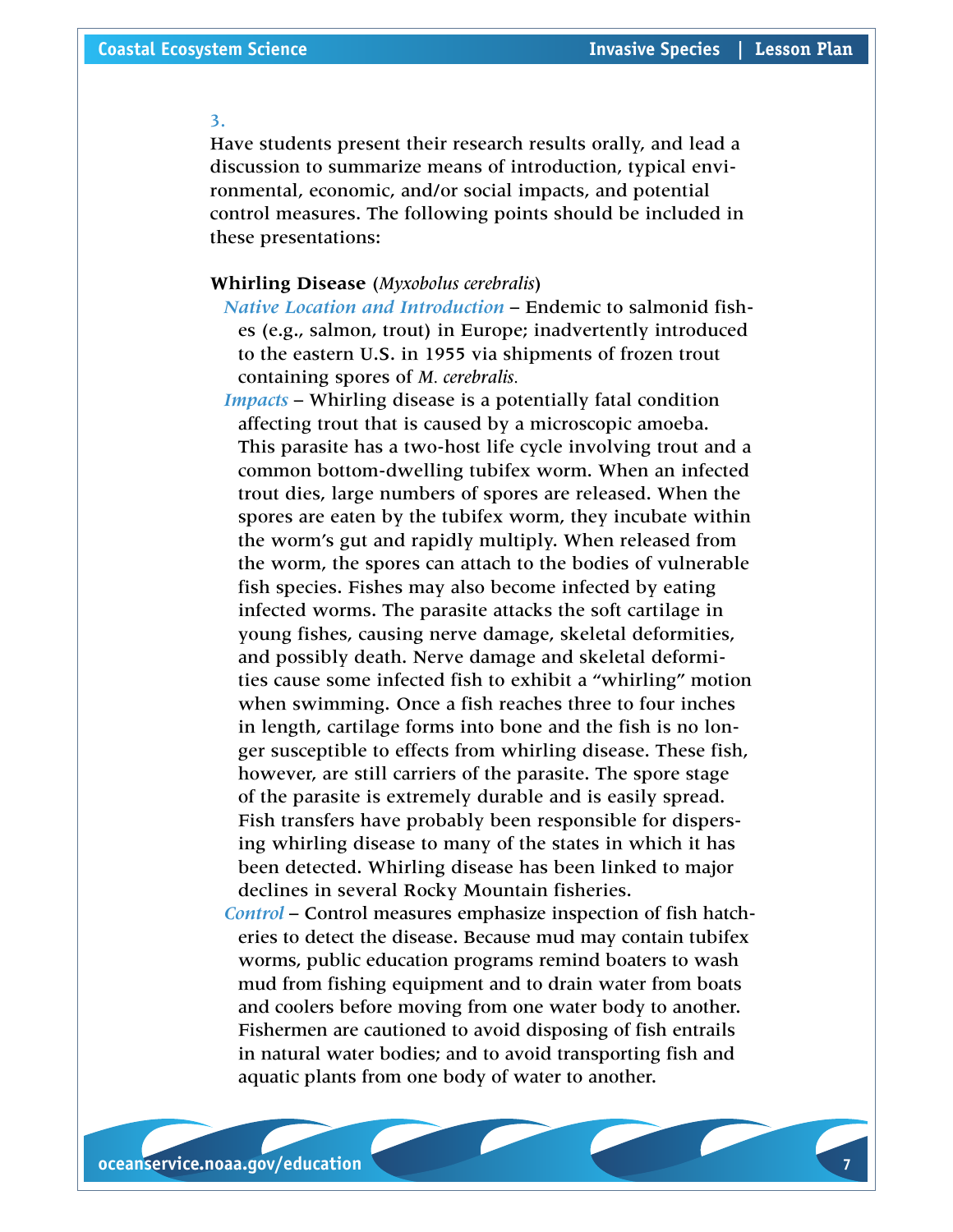**The Mediterranean Clone of Caulerpa** (*Caulerpa taxifolia*) *Native Location and Introduction* – Believed to be a hearty hybrid inadvertently produced at the Stuttgart Aquarium in Germany and subsequently leaked into the environment from another marine institution; commonly used in saltwater aquaria, and has only recently been banned from sale in the U.S.

*Impacts* – This alga contains a toxin that is lethal to some species and may interfere with the eggs of some marine mammals. Plants form dense mats that displace invertebrates, fish, and native algae.

*Control* – Many control methods have been tried including diver-operated pumps, poisons, smothering with a cover that lets in no light, and using underwater welders to boil the plant.

#### **Brazilian Waterweed** (*Egeria densa*)

*Native Location and Introduction* – Native to Brazil; introduced to North America for aquarium use.

- *Impacts* Forms dense mats that suppress native aquatic plants, interfere with recreational water uses, and provide poor habitat for fish.
- *Control* Brazilian waterweed is difficult to control and has few natural predators. Aquatic herbicides and grass carp are effective in some circumstances. Harvesting is not a good option as it allows small plant fragments to spread to new areas.

# **Common Reed** (*Phragmites australis*)

*Native Location and Introduction* – Native to North America; unusual outbreaks may be due to the introduction of a more genetically aggressive strain.

*Impacts* – *P. australis* can easily take over an area when there is environmental stress, such as restricted water flow or pollution. When the reed becomes invasive, it reduces biodiversity in wetlands, displaces other native species, alters habitat of birds and fish, and creates a fire hazard when large amount of reeds die.

*Control* – The easiest control method is to eliminate restrictive flows. Cutting or mowing can help, but if done at the wrong time can stimulate growth and make denser stands. Burning works if its roots are burned, but otherwise can

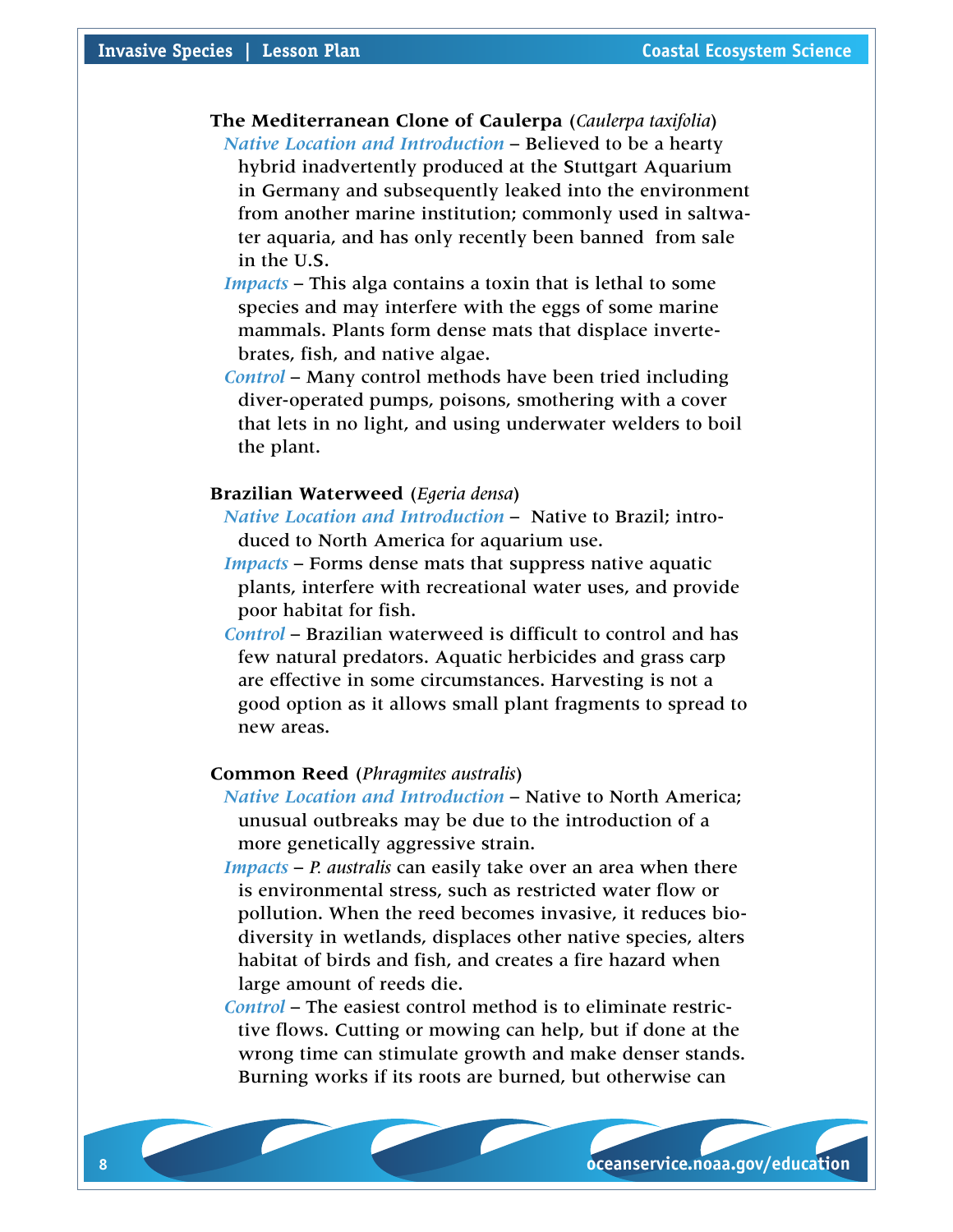also stimulate growth. Covering with plastic after mowing is effective because of high temperatures generated under the plastic, but is labor intensive. Herbicides are effective, but affect desirable species as well. Aggressive replanting of other native species is usually needed in conjunction with techniques that kill Phragmites.

# **Eurasian Water-milfoil** (*Myriophyllum spicatum*)

*Native Location and Introduction* – Accidentally introduced from Eurasia in the 1940s, possibly from an aquarium or boat.

*Impacts* – Because this species is tolerant of many water pollutants, it tends to invade disturbed areas where native plants are less able to re-grow. The plant forms large, floating mats that prevent light penetration for native plants and impede water traffic.

*Control* – The best option is to use harvesting equipment or hand tools to mechanically remove plants, since other options such as manipulation of water level, reducing light penetration with dyes or floating plants, and chemical control are apt to impact native aquatic plants as well.

# **Giant Hogweed** (*Heracleum mantegazzianum*)

*Native Location and Introduction* – Native to the Caucasus mountains and southwestern Asia; introduced in Europe, the United Kingdom, Canada, and the United States as a garden curiosity.

*Impacts* – These plants are tenacious and invasive by nature and readily escape from gardens. They grow along streams and form dense canopies, outcompeting native species and causing increased soil erosion. The plants exude a clear watery sap which sensitizes human skin to ultraviolet radiation, resulting in severe burns, blistering and painful dermatitis that may develop into purplish or blackened scars. *Control* – Herbicides are the most effective control method.

Plants may be dug out, but the process can be difficult and unpleasant. Cattle and pigs have been suggested as possible biocontrol agents since both eat giant hogweed without apparent harm.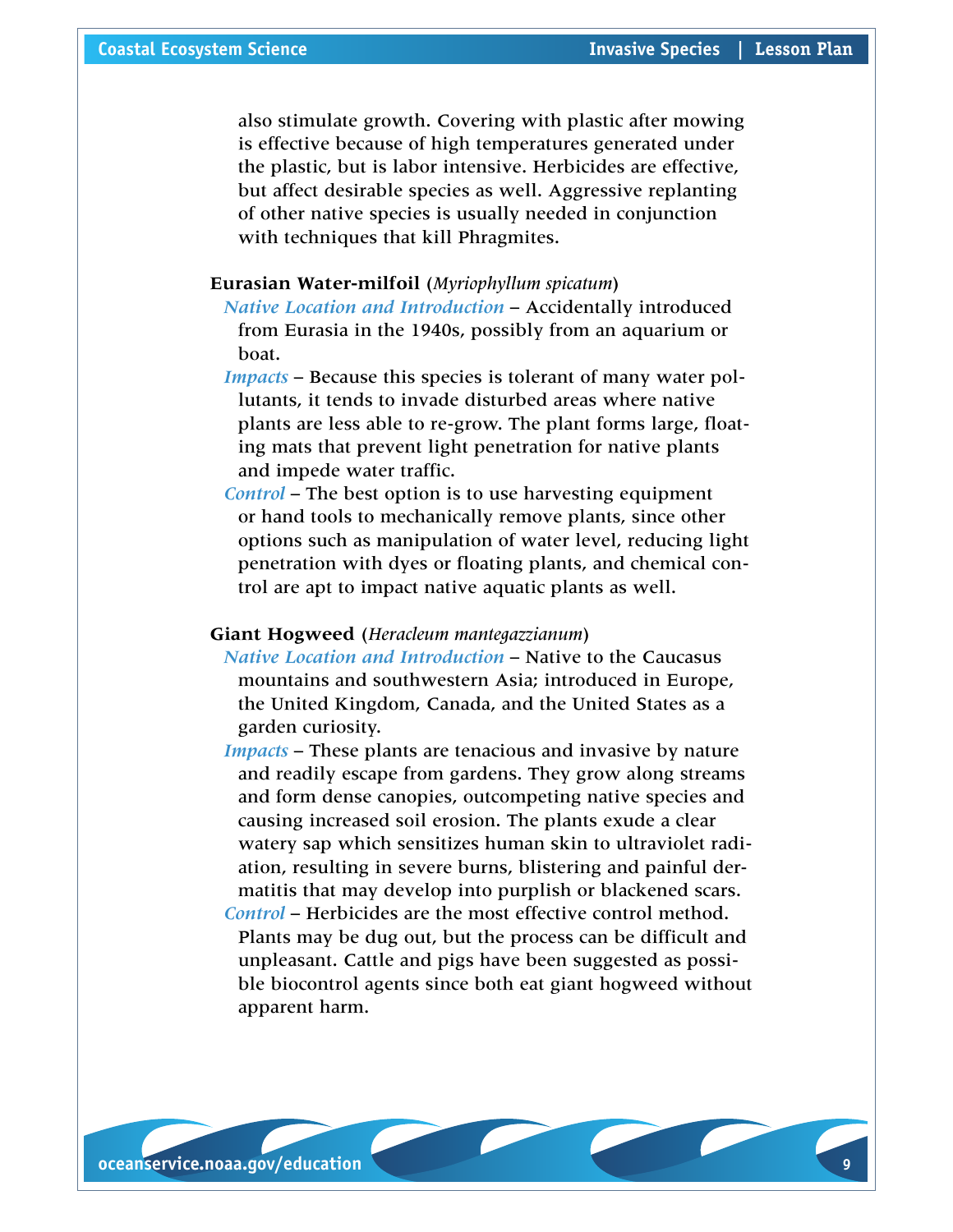# **The Giant Reed** (*Arundo donax*)

- *Native Location and Introduction* Native to India; introduced to Europe in ancient times; imported to North America during the early colonial period and used for roofing material, fodder, and musical instruments; now commonly used in gardens and for erosion control.
- *Impacts* This species tends to displace native plants and associated wildlife species, reduces habitat quality for aquatic wildlife, interferes with levee maintenance and wildlife habitat management, may reduce groundwater availability by transpiring large amounts of water, alters waterways by retaining sediments and constricting flows, and creates fire hazards.
- *Control* Mechanical removal is effective if stems and roots are removed or burned on-site. In most situations, chemical methods are needed in combination with mechanical removal to achieve eradication.

#### **Giant Salvinia** (*Salvinia molesta*)

- *Native Location and Introduction* Native to South America; deliberately introduced as an ornamental aquatic plant; spread by boats, fishing gear, dumping of aquaria, and other unintentional means.
- *Impacts* Giant salvinia grows rapidly and spreads across water surfaces, forming dense mats that cut off light to native plants, reduce oxygen content and degrade water quality for fish and other aquatic organisms.
- *Control* Plants can be removed by raking, but will reestablish from remaining fragments. Grass carp will consume salvinia, but are usually not effective for total control. Broad spectrum, systemic herbicides are effective but may also affect desirable plant species. Biological control may be possible with the weevil Cyrtobagous salviniae.

#### **Hydrilla** (*Hydrilla verticillata*)

- *Native Location and Introduction* Native to Central Africa; deliberately imported for the aquarium trade.
- *Impacts* Out-competes native submerged aquatic vegetation and quickly fills ponds or lakes to the extent that it interferes with boating, fishing, swimming and other recreational uses. These plants provide good habitat for fish and shellfish, as well as some water quality benefits.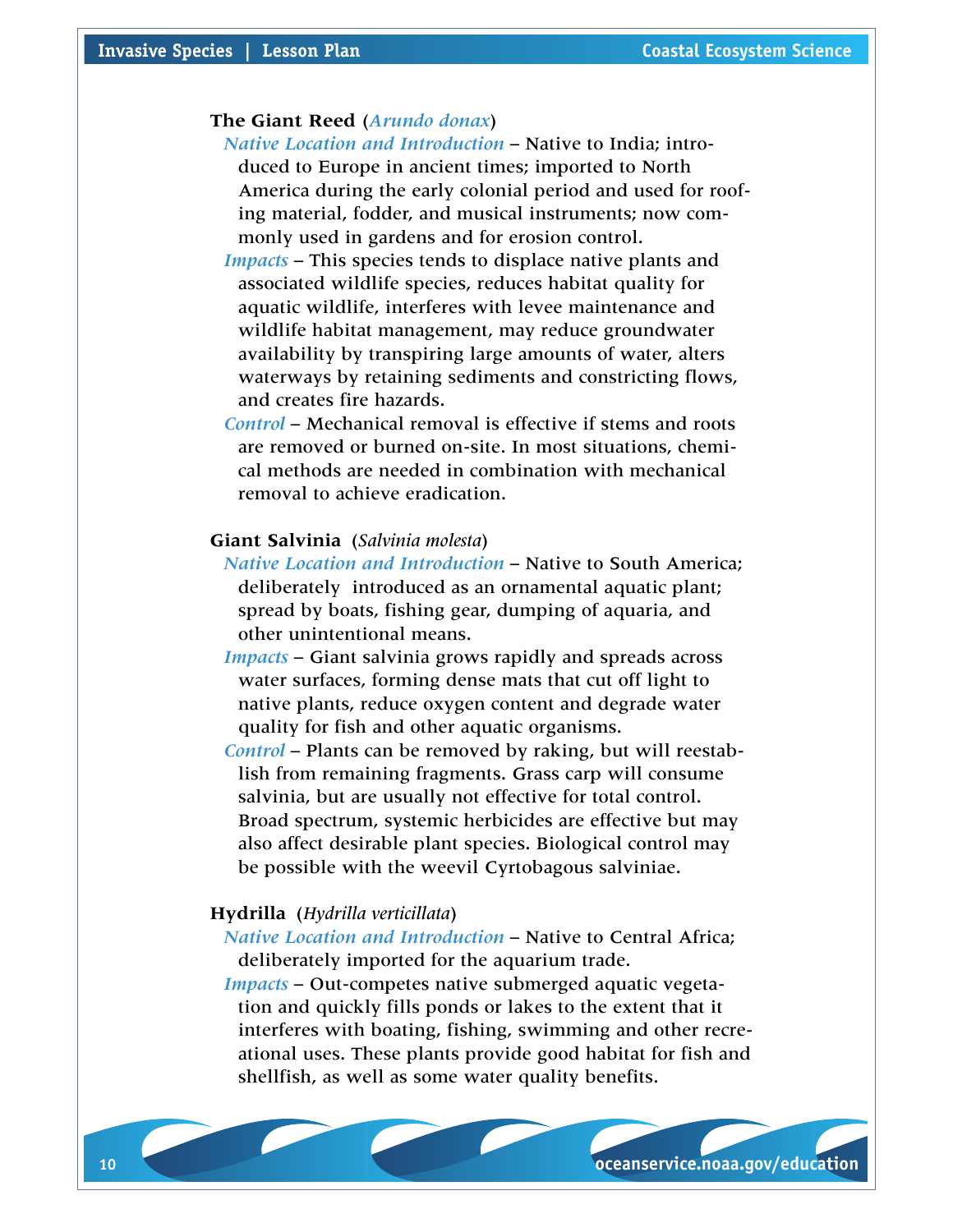*Control* – Physical, chemical and biological controls have all been used, but are rarely entirely successful. Mechanical aquatic weed harvesters can open boating lanes, but plant fragments subsequently spread the vegetation. Grass carp have been used and may control growth of *Hydrilla* in some cases.

# **Melaleuca** (*Melaleuca quinquenervia*)

*Native Location and Introduction* – Native to Australia; deliberately introduced in Florida as an ornamental plant.

*Impacts* – This species has high rates of transpiration (transfer of water from leaves to the atmosphere) which make the species useful for controlling floods and for maintaining water levels. Melaleuca is also used for erosion control because of its fast growth and ability to quickly invade disturbed sites. Extracts from the plant are used in a variety of commercial products including antiseptics, beverages, shampoos, perfumes, honey, candy, ice cream, and germicides. This species is a fast-growing evergreen that typically grow between 50 and 70 feet high, but may reach heights of 90 feet. It quickly crowds out other species and prevents growth of understory vegetation, and consequently tends to establish monocultures (that is, there are no other plant species co-existing with Melaleuca). Melaleuca provides poor habitats for native species and may radically alter wetland ecosystems.

*Control* – Melaleuca tolerates a wide range of environmental disturbances, but cannot tolerate freezing. Many control methods which are effective against other species actually increase Melaleuca propagation. Herbicides, burning, and other disturbances cause seeds to be released. Adults and larvae of the Melaleuca snout beetle (*Oxyops vitiosa*) feed on the leaves and shoots of Melaleuca. This damage may slow the spread of the trees and weaken them so that they are more susceptible to other control measures.

# **Purple Loosestrife** (*Lythrum salicaria*)

*Native Location and Introduction* – Native to Eurasia; accidentally introduced in the early nineteenth century as a ship ballast contaminant, and deliberately as a medicinal herb for treating diarrhea, dysentery, and ulcers.

*Impacts* – Loosestrife grows very aggressively, producing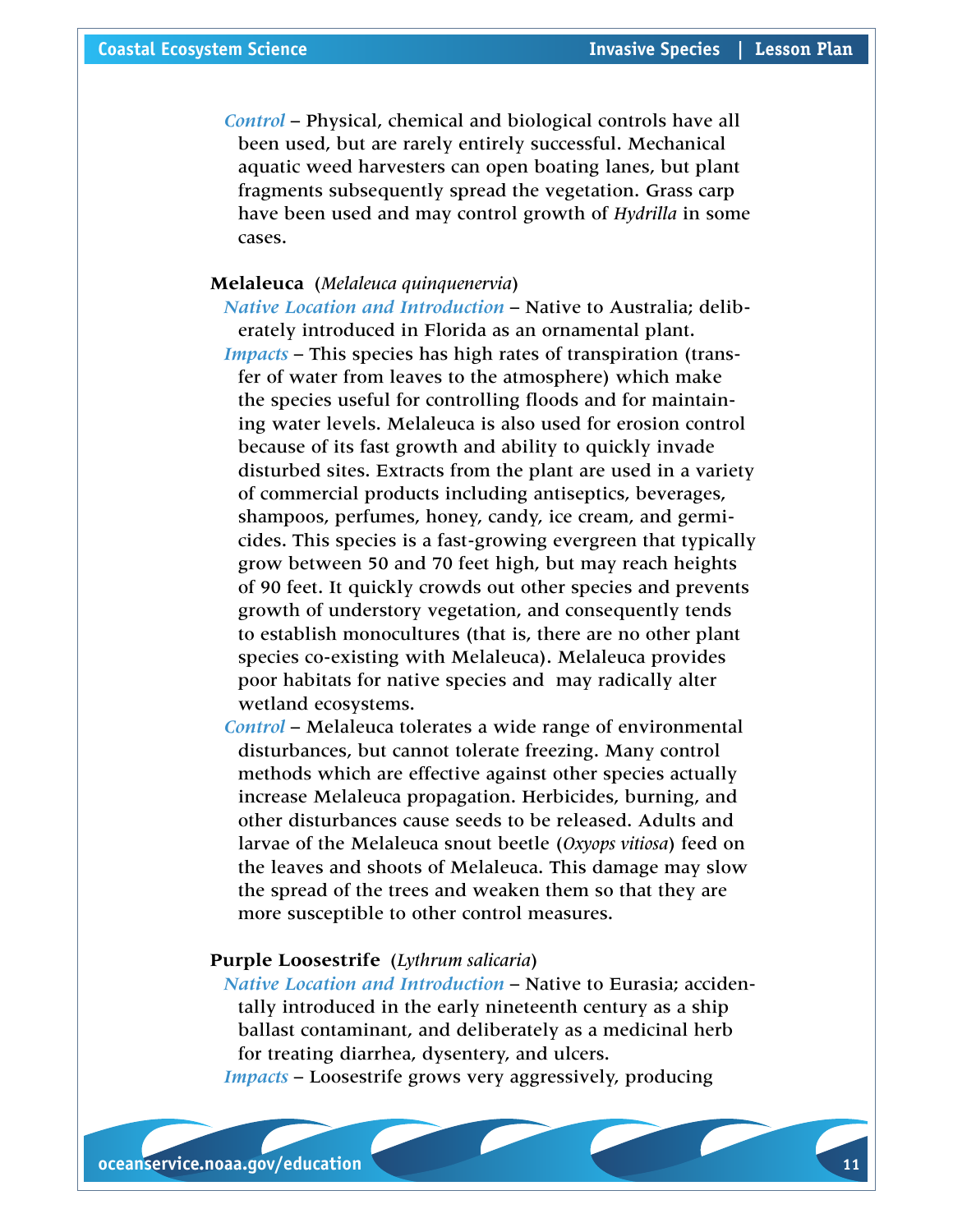large stands that displace native plant species and eliminate natural foods and cover essential to wildfowl and many other wetland inhabitants. These stands can also impede flows in irrigation systems.

*Control* – No native herbivores or pathogens in North America are known to suppress purple loosestrife. Current controls are mechanical cutting and/or herbicides. There has been some success with biological control using insects.

# **Water Chestnut** (*Trapa natans*)

*Native Location and Introduction* – Native to Asia; first recorded in North America near Concord, Massachusetts in 1859

- *Impacts* This species grows rapidly in slow moving shallow water with mud bottoms, displacing native aquatic plants. Rapid sedimentation may occur due to trapping of silt. Light penetration and oxygen are reduced, creating a hazard to fish and other aquatic species. Water Chestnut is a poor source of food for wild fowl. Impacts on recreation result from reduction in available fishing area and hazards to boating motors. Infestations can make boating, fishing and swimming difficult or impossible.
- *Control* Hand removal and mechanical harvesting are most effective control methods but must be applied for at least five years due to the long dormant period of dispersed seeds.

#### **Water Hyacinth** (*Eichhornia crassipes*)

*Native Location and Introduction* – Native to South America; introduced to the U.S. as an ornamental plant in the 1880's. *Impacts* – Water hyacinth grows profusely, forming dense mats that can spread across the surface of an entire water body. Infestations destroy native wetlands and kill native fish and other wildlife. These plants cause high evaporation rates and loss of water, degrading water quality. The large mats impede transport of irrigation and drainage water, hinder navigation, decrease production of species used by humans for food, and constrain recreational opportunities. The risk of entanglement in heavy growth poses a health risk to humans and livestock.

*Control* – Water hyacinth is difficult (if not impossible) to destroy. Fire and explosives have been tried, but plants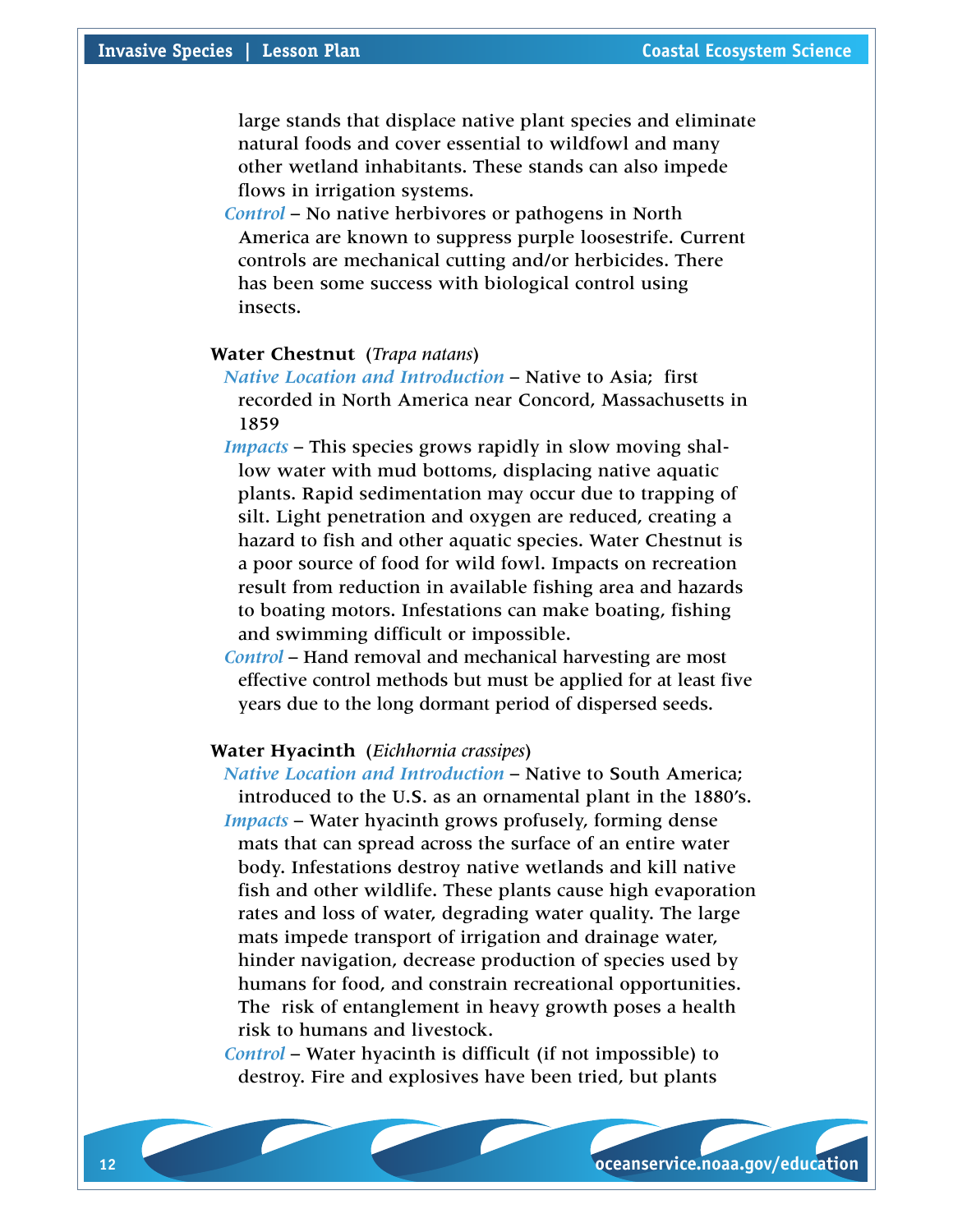reproduce rapidly from small fragments. Biological controls are most effective; two species of weevils, a moth, and two types of fungi attack various parts of the plants and have proven to be successful controls. Unfortunately, these are also exotic species, and in most cases their potential impact on native ecosystems is not entirely known. Chinese grass carp (*Ctenopharyngo idella*), *Tilapia melanopleura*, *T. mossambica*, and manatees are also useful controls.

# **European Green Crab** (*Carcinus maenas*)

- *Native Location and Introduction* Native to the North and Baltic Seas; introduced to the U.S. over 150 years ago, probably via dry ballast and heavily fouled outer hulls of wooden ships coming from Europe.
- *Impacts* These crabs feed on a variety of organisms, including clams, oysters, mussels, marine worms and small crustaceans, and consequently are a serious potential competitor with native fish and bird species. At the turn of the century, European green crabs almost destroyed the soft clam industry of Maine and surrounding waterways; this is at least partially responsible for the decline of scallop populations on Martha's Vineyard. In California, it has caused the loss of as much as 50 percent of Manila clam stocks and declines in other crab populations.
- *Control* It is probably impractical to completely eliminate the species. Bounty programs that pay rewards for captured green crabs have helped to control populations on the East Coast. Biological control may be possible with the Sacculina carcini barnacle, a natural predator from Europe which pierces the crab's exoskeleton and causes sterility. Obviously, the potential impact of these barnacles on native species is a serious concern that needs to be addressed before considering introduction as a biological control.

#### **Zebra Mussels** (*Dreissena polymorpha*)

*Native Location and Introduction* – Native to the Caspian Sea and Eastern Europe; introduced to the Great Lakes in 1985 by ocean-going ships carrying contaminated ballast water. *Impacts* – This species reproduces rapidly, and a single zebra mussel may filter as much as one liter of water per day, habits that allow this species to successfully compete with native mussels for food and space. Infestations of zebra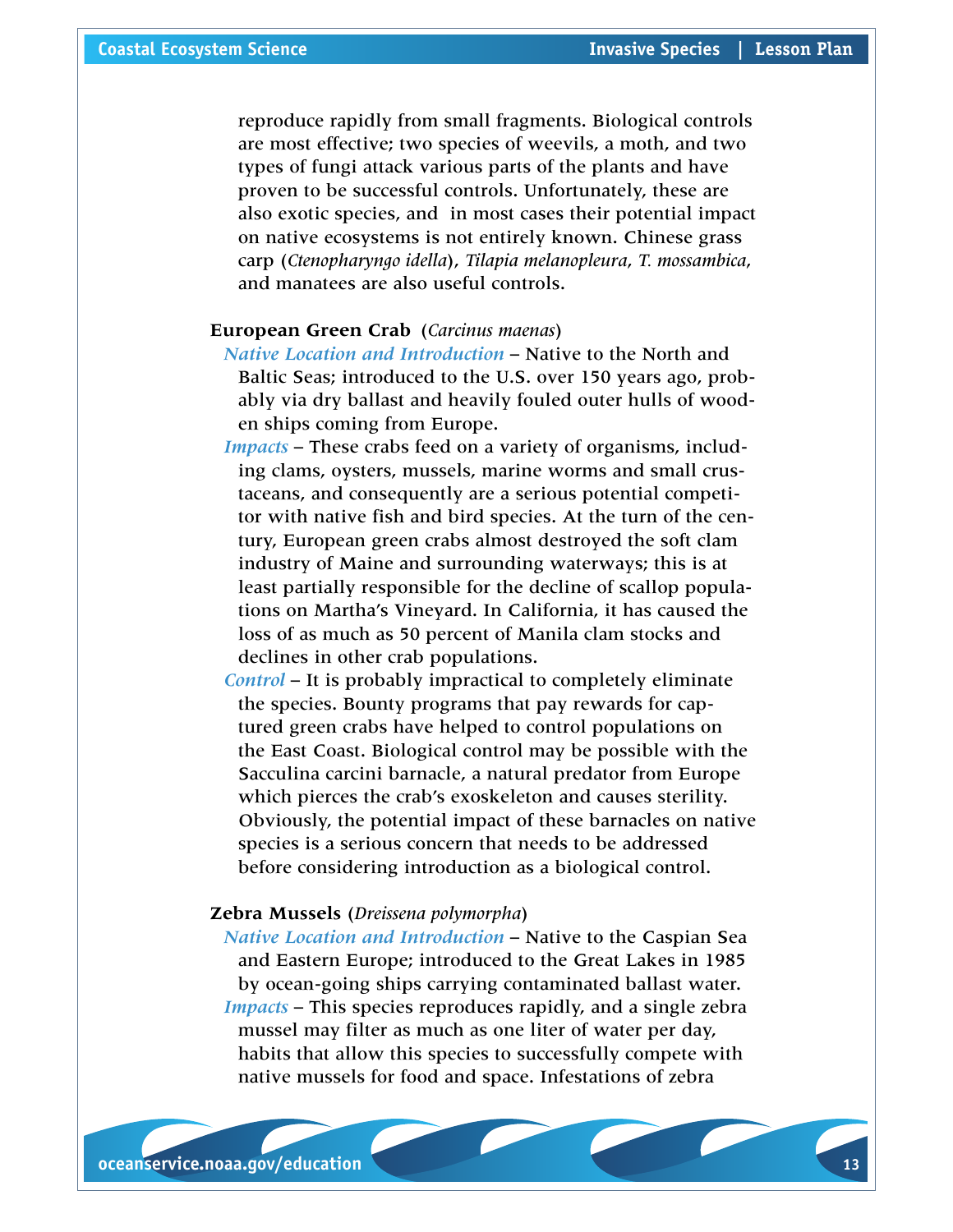mussels clog water treatment and intake systems, interfering with many industrial activities, as well as docks and boat engines. The sharp shells of the mussels also degrade the quality of beaches for recreation.

*Control* – The primary control method is limiting further dispersal by carefully cleaning boats and other recreational equipment. No chemical controls have been identified that will not also damage other aquatic life. Zebra mussels are sensitive to high temperatures and hot water outflows may help control their populations. Some native species are predatory on zebra mussels, but are not effective controls.

#### **Alewife** (*Alosa pseudoharengus*)

- *Native Location and Introduction* Native to the U.S. East Coast, from Newfoundland to the Carolinas; was originally entirely anadromous (a species that breeds in freshwater but returns to the ocean to complete its life cycle); entered the Great Lakes in the late 19th century, possibly introduced when Lake Ontario was stocked with American shad in the 1880s, or possibly via the Erie canal when the canal connected the Great Lakes to the Atlantic Ocean; introduction would not have been possible except that Atlantic salmon and lake trout, two significant natural predators for the alewife, were severely over-fished.
- *Impacts* Great Lakes populations of alewife now complete their entire life cycle in freshwater. These fish feed extensively on zooplankton (microscopic animals that live in the water column), as well as small insect and fish larvae, and consume enough plankton to noticeably increase water clarity. This benefits tourists who want clear water in the lakes, but can also cause large algal blooms because of the drastic reduction in numbers of zooplankton that would normally eat the algae. Alewife provide food for many predators, but have fundamentally altered the Great Lakes ecosystem. Some fish populations in the Great Lakes are nearly 75% alewife. Periodic mass die-offs leave hundreds or thousands of decaying fish on beaches.

*Control* – Alewife have become so integrated into the Great Lakes ecosystem that attempts to remove this species could potentially do unforeseen damage to many parts of the system. In many cases, alewife actually benefit local economies. Caution is needed, however, to avoid introducing alewife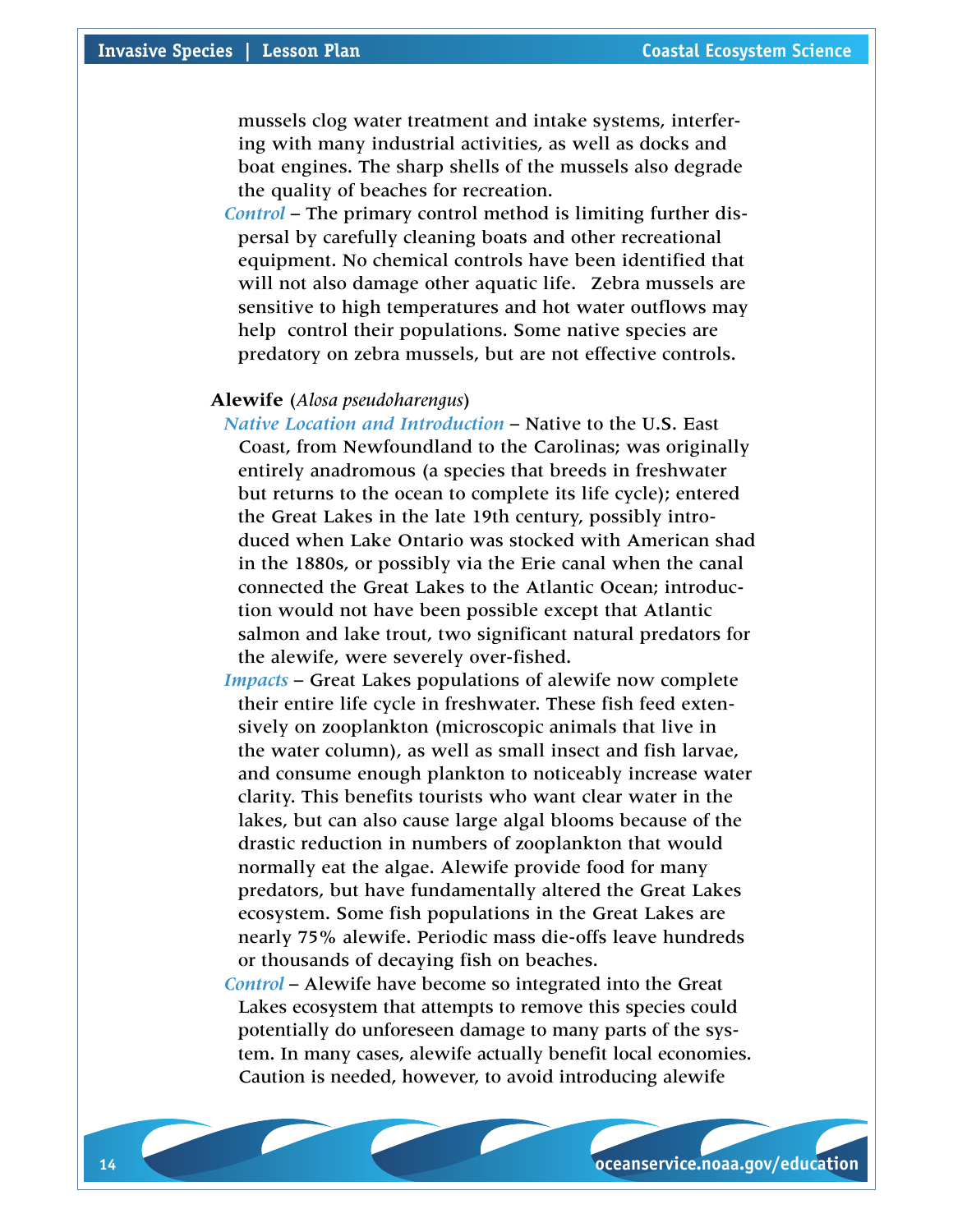into other systems, since the ability of this species to radically affect biodiversity and native species has been well-demonstrated. Restrictions on transporting and capturing alewife may be helpful in preventing further spread of the species.

# **Asian Swamp Eel** (*Monopterus albus*)

*Native Location and Introduction* – Native to eastern and southern Asia and possibly Australia; introduced in Hawaii around 1900 as a food fish; introduced into southern Florida and northeastern Georgia in 1990s, probably from an aquarium or fish farm.

*Impacts* – The eel has no known natural predators in the U.S., and feeds on a variety of water animals. The eel can also breathe air, can travel over land when necessary, and is able to survive heavy freezes and ice cover. The swamp eel is also able to feed in and out of water, and can survive for months without food if necessary. The swamp eel may pose a serious threat to native ecosystems, especially the Florida Everglades where it could cause loss of native species.

*Control* – No method of control has been established. Conventional fish poisons that interfere with a fish's ability to use oxygen are not effective on eels. Even blasting with dynamite is ineffective since eels do not have a large air bladder that makes a fish susceptible to concussion, and because the eels are able to avoid much of the blast by retreating into their burrows. At present, the only way to catch a swamp eel is by using an electric shock.

# **The Eurasian Ruffe** (*Gymnocephalus cernuus*)

*Native Location and Introduction* – Native to many parts of Europe and Asia; introduction to North America probably via ballast water.

*Impacts* – Ruffe are prolific breeders, aggressive feeders, and can tolerate a wide range of ecological and environmental conditions. They are tolerant of pollution that adds nutrients to aquatic systems, and their abundance tends to increase under these conditions. Their diet includes a wide variety of invertebrates and other fishes. This flexible diet may provide a competitive advantage, and ruffe complete with many species of native fishes. This species has limited recreational or economic value.

*Control* – Control is important in areas such as the Great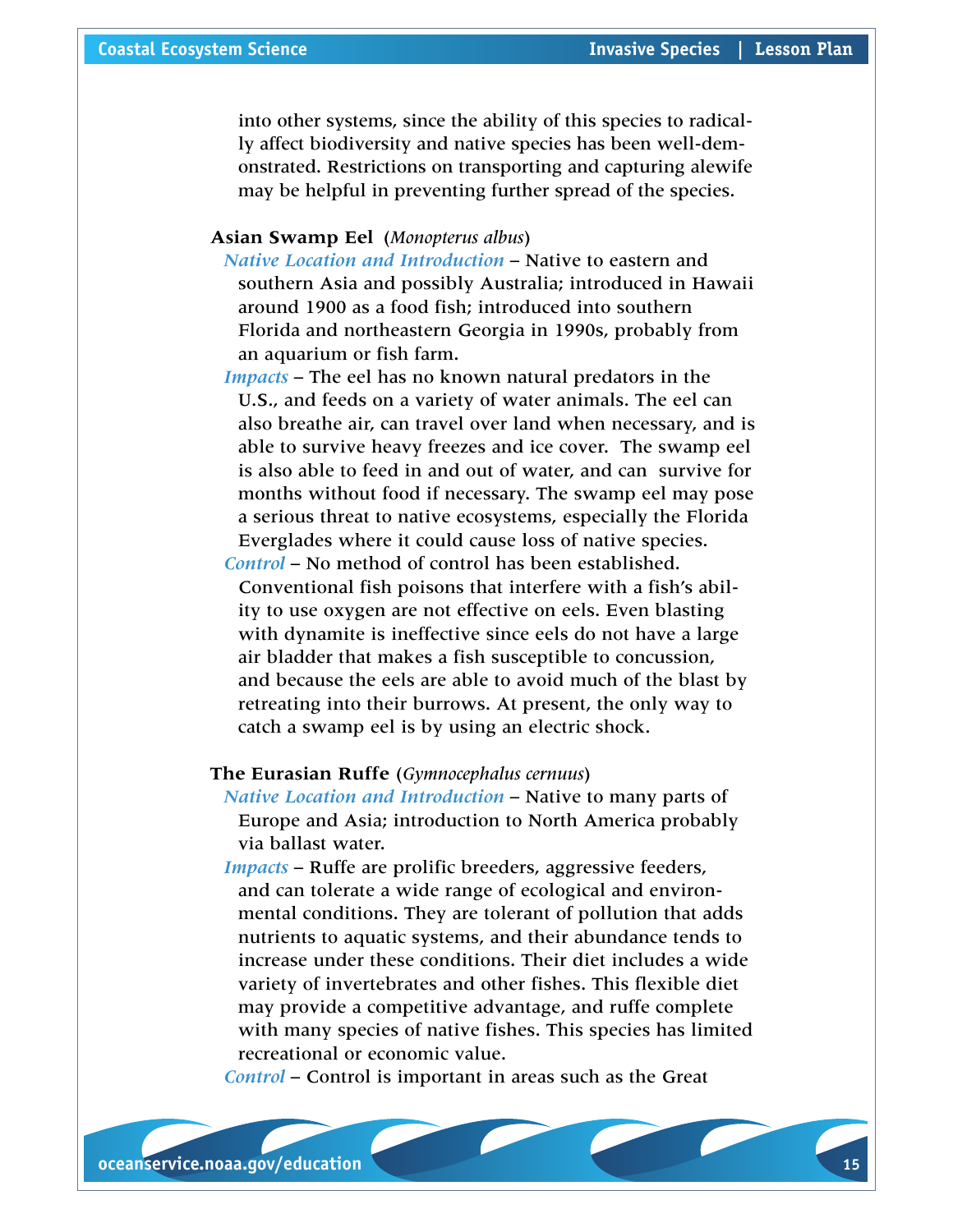Lakes where ruffe have the potential to threaten commercially important species such as herring, whitefish, lake trout, and yellow perch. Effective control methods are limited. Poisons have been suggested, but may have adverse effects on other organisms. Some managers believe that it is too late to eliminate the ruffe, and instead are focussing efforts on limiting further dispersal. The major emphasis of these efforts is to control dispersal via ballast water.

# **Lionfish** (*Pterois volitans*)

*Native Location and Introduction* – Native to the Indo-Pacific from Australia north to southern Japan and south to Micronesia; probably introduced into southern Florida and/ or the coast of the Carolinas in early to mid 1990s, either in ballast water or from aquaria.

*Impacts* – Lionfish feed on smaller fishes, shrimp, and small crabs. Venomous spines in the dorsal and pectoral fins are used to immobilize prey species, as well as to discourage potential predators. Since lionfish have appeared very recently in waters near the U.S. east coast, their ecological impact is not yet known. If their numbers increase, lionfish may compete with many native species, including economically important species of snapper and grouper. Populations of prey species could be seriously affected as well. *Control* – Specific control methods have not been identified.

# **Northern Snakehead** (*Channa argus*)

- *Native Location and Introduction* Native to China, Russia and Korea; introduced to western Asia, eastern Europe, and the United States as a food fish in Asian markets; releases may have been accidental or deliberate.
- *Impacts* These fishes compete with native species for food and habitat. Adults feed primarily on other fishes, as well as crustaceans, frogs, small reptiles, and occasionally small birds and mammals. Ecological impacts are not known.
- *Control* Control measures in the U.S. consist of banning importation of the species, public information asking fishermen to kill any captured snakeheads, and poisoning ponds in which the fish have been found. The latter measure also kills other fish species, so native fish populations have to be restored following elimination of the snakehead.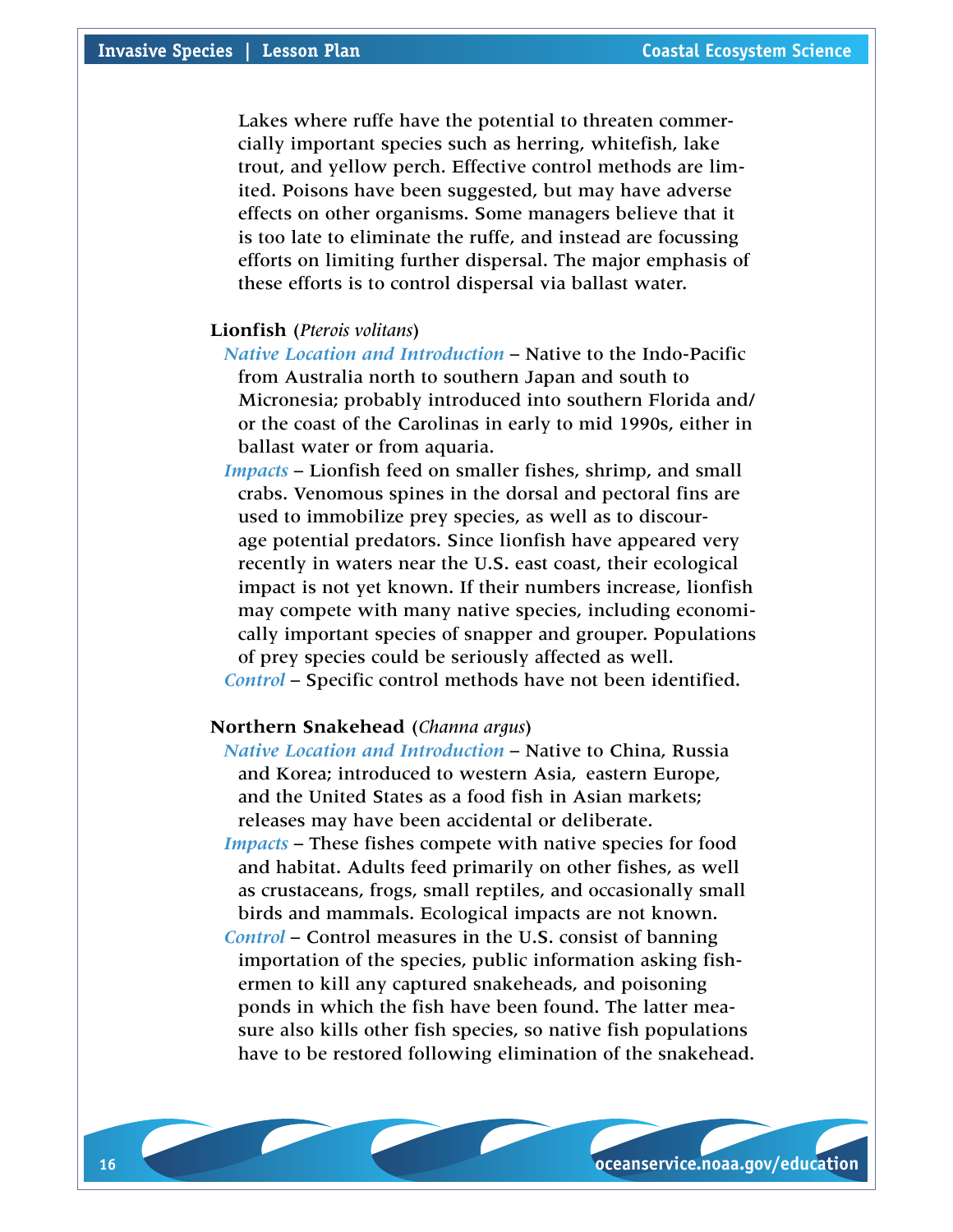# **Sea Lampreys** (*Petromyzon marinus*)

*Native Location and Introduction* – Native to the coastal regions of the North Atlantic Ocean; introduced to the Great Lakes in 1835, probably via canals, dams, flood control structures, and ships carrying ballast water contaminated with lampreys; use of lamprey larvae as sport-fishing bait may also have contributed to spread of the species. *Impacts* – Lampreys are agressive predators and feed on a wide variety of fishes by attaching to their prey with a sucker-like mouth. This method of feeding provides yet another means for dispersal. This species has had major impacts on Great Lakes ecosystems. Widespread predation on lake trout (*Salvelinus namaycush*) and other species caused a collapse of commercial fisheries during the 1940s and 1950s in many parts of Lake Huron, Lake Michigan, and Lake Superior. Sea lamprey predation has contributed to the extinction of three endemic fish species, and the loss of large predators was a key factor in the invasion of the Great Lakes by the alewife (*Alosa pseudoharengus*) in the late 1940s. The economic impacts of the sea lamprey invasion resulted in an international program between Canada and the U.S. to control and eradicate the sea lamprey at an annual estimated cost of \$10 million.

*Control* – The joint U.S./Canada program includes control with poisons, construction of barriers in streams to block sea lamprey entry, and an experimental program to reduce spawning success by releasing sterilized male sea lampreys.

# **North American Bullfrog** (*Rana catesbeiana*)

*Native Location and Introduction* – Native to the central and eastern United States and the southern portions of Ontario and Quebec; now found from Nova Scotia to Central Florida, from the East coast of the U.S. to California and Mexico, as well as in Hawaii, the Caribbean, South America, Europe and Asia; believed to have been accidentally introduced in Colorado and California in the early 1900s during fish stocking operations; other possible modes of introduction include the aquarium trade, deliberate introductions (as a source of frogs legs, aesthetically pleasing wildlife, or agricultural pest controls), or natural migration. *Impacts* – Bullfrogs' diet includes snakes, worms, insects, crustaceans, frogs, tadpoles, and other bullfrogs. North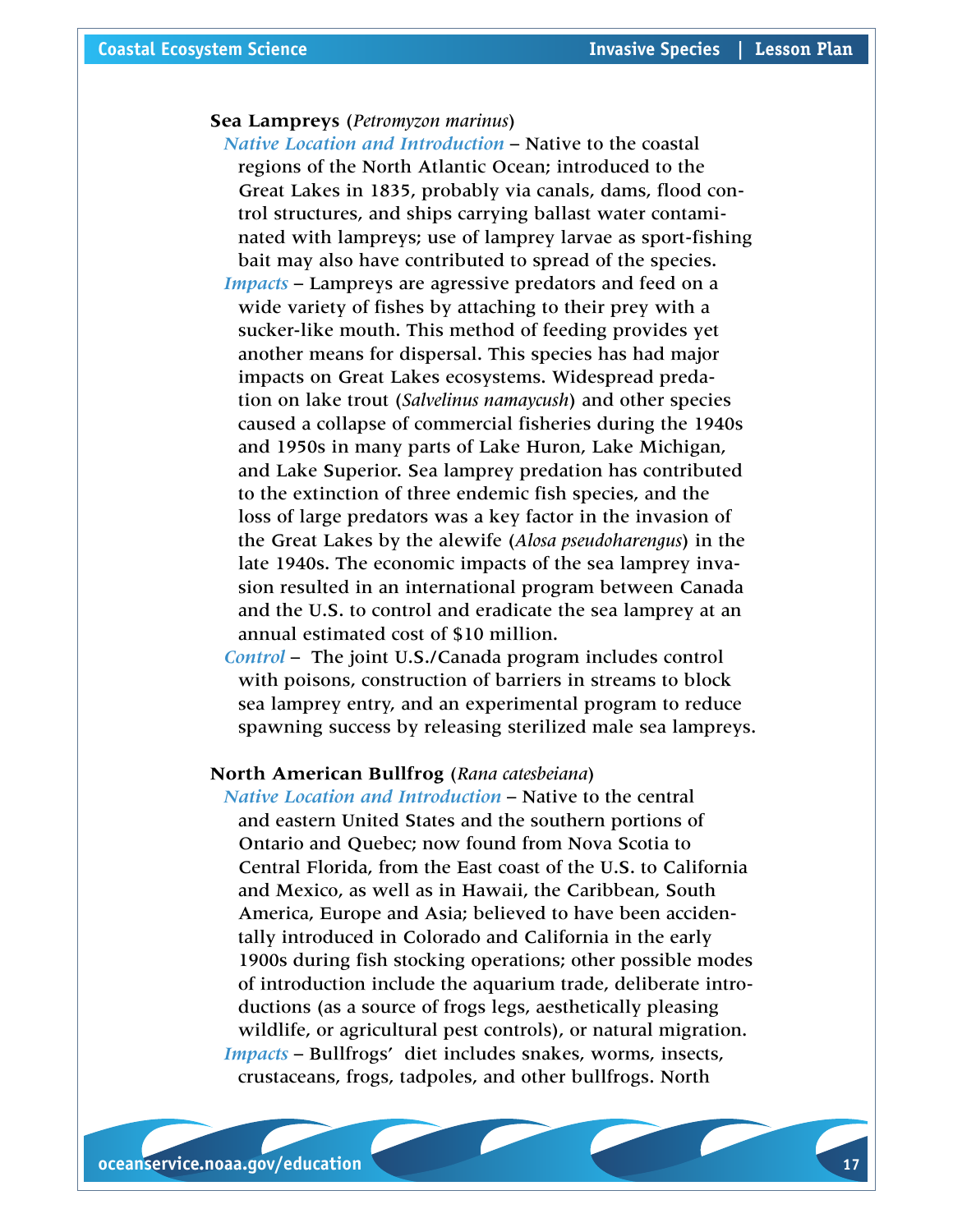American bullfrogs help control insects and are important for medical research because their skeletal, muscular, digestive, and nervous systems are similar to those of higher animals. They are often hunted or bred for frog legs. Bullfrog tadpoles eat algae, and have a taste that is disagreeable to most fishes, so they often have fewer predators than other frog species. Because North American bullfrogs consume many other species and their tadpoles can have a significant impact on algae, these animals can create major changes in aquatic communities.

*Control* – Control of this species is important where it threatens native populations. Effective control measures are harvesting adults as a fishery, poisons that affect larvae, and collecting eggs before they hatch.

# **Nutria** (*Myocastor coypus*)

*Native Location and Introduction* – Native to Argentina, Bolivia, Brazil, Chile, Paraguay and Uruguay; introduced into the U.S. for the fur industry; nutria have periodically escaped from ranches in Louisiana; other deliberate introductions have taken place in the Gulf states to control vegetation in lakes and ponds.

*Impacts* – Nutria eat almost any available terrestrial or aquatic green plant, and are highly prolific. The animals reach sexual maturity as early as four months of age and mate for the entire year. In marsh habitats, nutria compete with muskrat and waterfowl populations for food resources. Nutria also consume commercial crops including rice, sugar cane, and soybeans. They also have been reported to feed on the roots of sea oats, whose ability to colonize open sand and high tolerance of salt spray makes them valuable barriers against coastal erosion (so much so that they are protected by law in some coastal states). These diverse feeding habits have severely damaged wetlands. Consumption of sea oats threatens the stability of sand dunes and decreases the ability of these dunes to protect against coastal erosion. Louisiana nutria carry several diseases, viruses, and parasites, including the nematode *Strongyloides myopotami*, which causes a severe itching rash in people handling the animals. Nutria pose a serious threat to sensitive wetland ecosystems around the Gulf of Mexico, as well as commercial crops in southeast.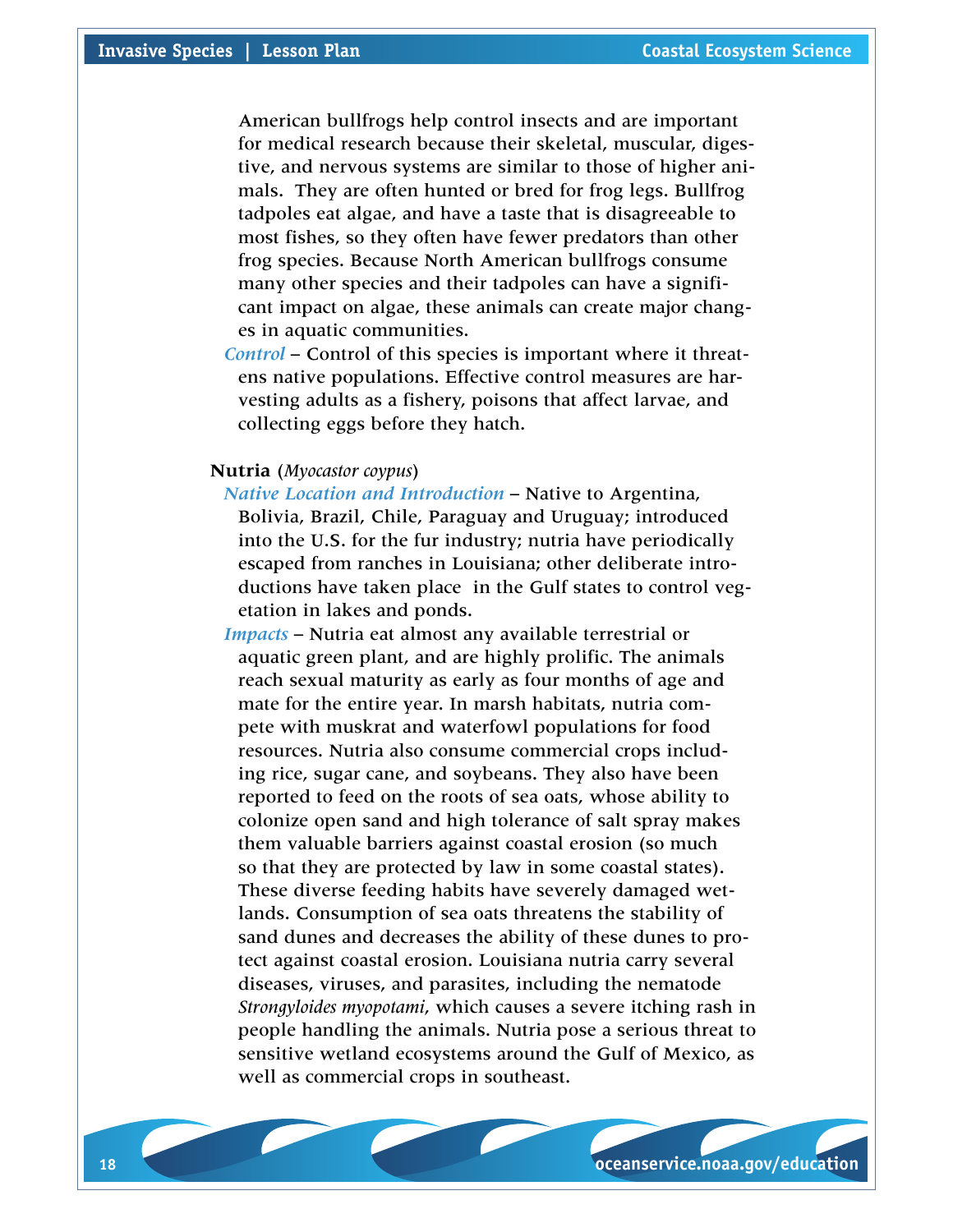*Control* – Control efforts have emphasized encouraging trapping of nutria for fur and meat, but the success of this method depends upon the demand for fur, and current harvests are far below the level needed to effectively control nutria populations. Trapping for non-commercial purposes has been effective in controlling feral pigs on the island of Hawai'i, and may be an alternative for controlling nutria.

#### **The Bridge Connection**

*<http://www.vims.edu/bridge/>* – On the "Site Navigation" menu to the left, click "Ocean Science Topics," then "Biology," then "Exotics" for links to sites and activities dealing with invasive species.

# **The Me Connection**

Although invasive species can cause serious problems for humans and other species, they are only doing what every other organism does: taking advantage of opportunities to survive and perpetuate their species. Have students write a brief essay, describing how the human species might be considered invasive by one or more other species, and what those species might do to deal with these "invaders."

#### **Extensions**

Visit *<http://www.invasivespecies.org/resources/TimeWarp.html>* for an activity that uses invasive species control and eradication techniques to increase participants' abilities to use a group planning and decision-making process, and to compromise within a small group.

#### **Resources**

*<http://www.nccos.noaa.gov/stressors/invasives/science.html>* – Background information on invasive species from the National Centers for Coastal Ocean Science, National Ocean Service

*[http://www.nccos.noaa.gov/documents/factsheet\\_invasivespecies.pdf](http://www.nccos.noaa.gov/documents/factsheet_invasivespecies.pdf )*  – Aquatic Invasive Species: Early Detection, Warning, and Information Factsheet

*[http://invasivespecies.nbii.gov](http://invasivespecies.nbii.gov )* – The Invasive Species Information Node (ISIN) of the National Biological Information